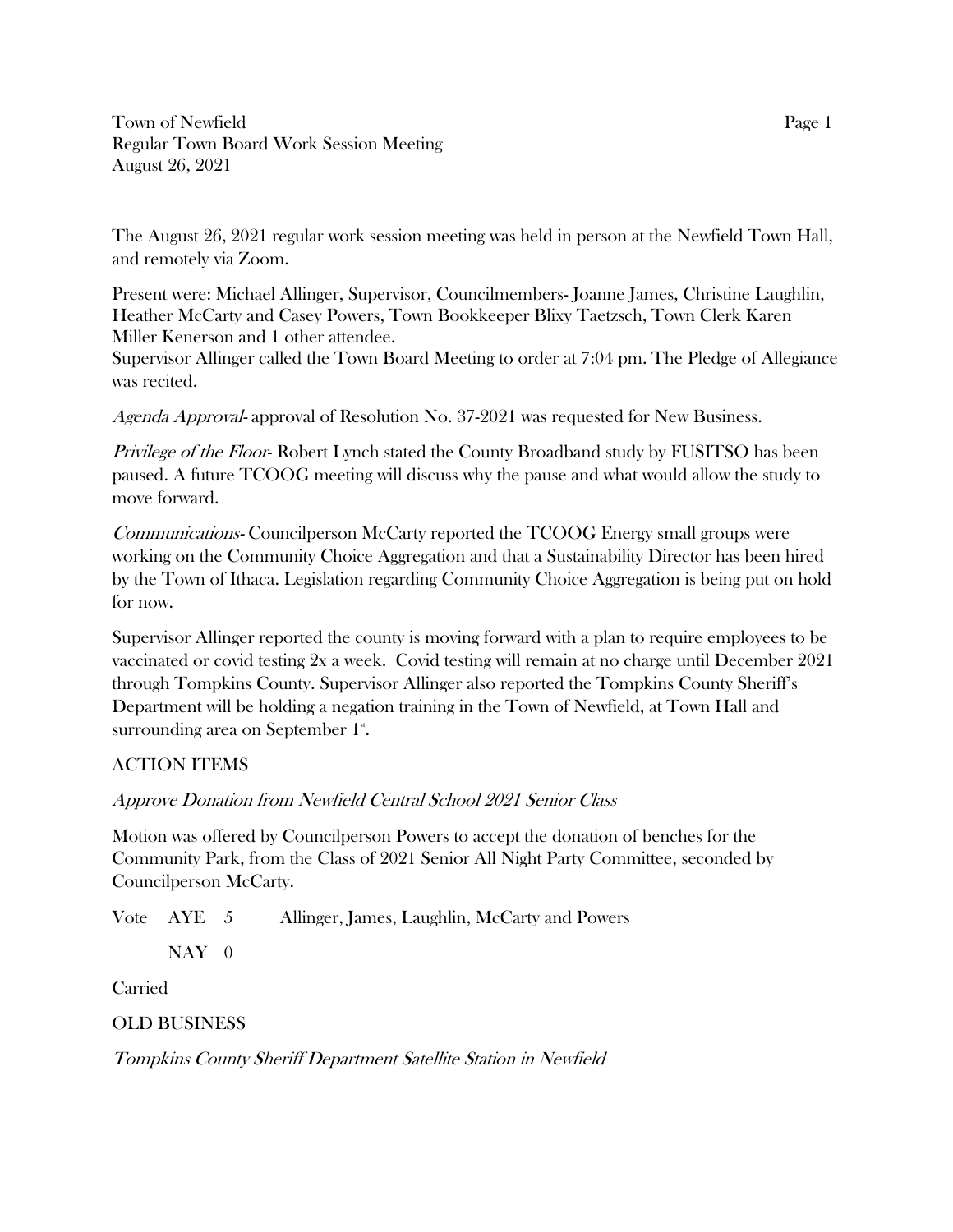Town of Newfield Page 2 Regular Town Board Work Session Meeting August 26, 2021

The Tompkins County Sheriff Department has shown interest to have a satellite station in the Town of Newfield. It was determined Town Hall does not have available space. Other possible locations will be suggested to the Sheriff Department.

Review of the Draft Solar Law

Motion was offered by Councilperson Powers to hold a Public Hearing, September 23,2021 for public comment and opinion regarding Local Law No. 4 of 2021 at 7:00pm at the Newfield Town Hall, seconded by Councilperson James.

Vote AYE 5 Allinger, James, Laughlin, McCarty and Powers

 $NAY$  0

Carried

Health Care Consortium Update- Councilperson Laughlin reported 7 more counties have joined the Health Care Consortium. The Budget vote will be September  $23<sup>nd</sup>$ , with a 5% increase expected.

Community Park Ribbon Cutting is scheduled for Saturday September  $18<sup>th</sup>$  with a 3 vs. 3 basketball tournaments to take place.

## NEW BUSINESS

A Resolution Urging Limited Suspension by Executive Order of the New York Open Meetings Law

## RESOLUTION #37-2021

Whereas, on March 12, 2020, in an effort to contain the spread of the novel coronavirus, otherwise known as COVID-19, New York Governor Andrew M. Cuomo issued Executive Order 202.1 which, in part, suspended portions of Article 7 of the New York Public Officers Law and did so "to the extent necessary to permit any public body to meet and take such actions authorized by the law without permitting in public in-person access to meetings and authorizing such meetings to be held remotely by conference call or similar service, provided that the public has the ability to view or listen to such proceeding and that such meetings are recorded and later transcribed;" Governor Cuomo successively extending such suspension by Executive Orders on a monthly basis through June 25, 2021; and

Whereas, on June 24, 2021, by Executive Order 210, Governor Cuomo rescinded Executive Orders 202 through 202.111, including Executive Order 202.1, effective June 25, 2021, the Governor concluding at that time that "the State of New York [has] successfully flattened the curve of COVID-19 cases in New York," and that, therefore, the Executive Orders were "no longer necessary;" and

Whereas, since the issuance of Executive Order 210, the increased prevalence of the Delta Variant